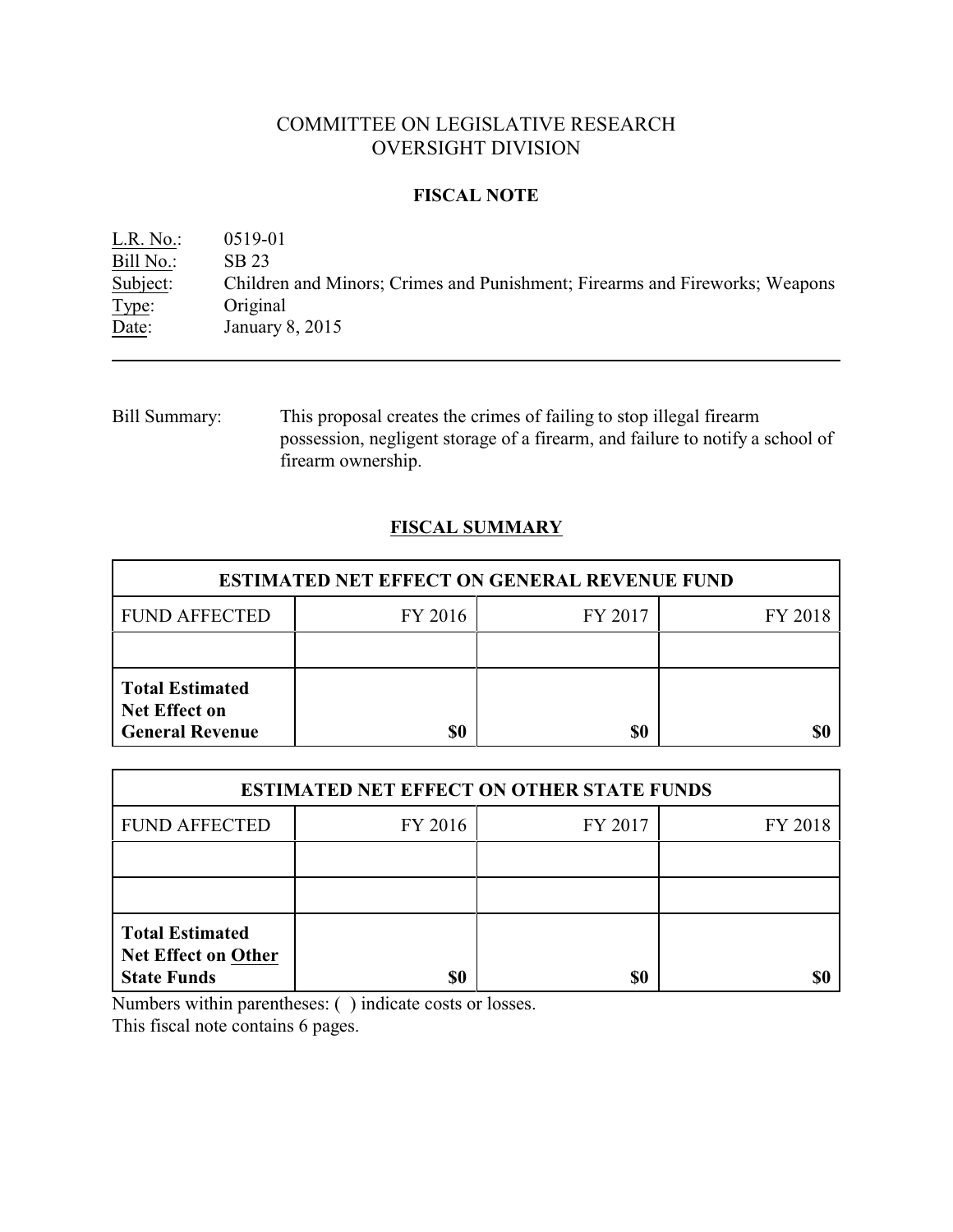L.R. No. 0519-01 Bill No. SB 23 Page 2 of 6 January 8, 2015

| <b>ESTIMATED NET EFFECT ON FEDERAL FUNDS</b>                        |         |         |         |  |
|---------------------------------------------------------------------|---------|---------|---------|--|
| <b>FUND AFFECTED</b>                                                | FY 2016 | FY 2017 | FY 2018 |  |
|                                                                     |         |         |         |  |
|                                                                     |         |         |         |  |
| <b>Total Estimated</b><br>Net Effect on All<br><b>Federal Funds</b> | \$0     | \$0     |         |  |

| <b>ESTIMATED NET EFFECT ON FULL TIME EQUIVALENT (FTE)</b>    |         |         |         |  |
|--------------------------------------------------------------|---------|---------|---------|--|
| <b>FUND AFFECTED</b>                                         | FY 2016 | FY 2017 | FY 2018 |  |
|                                                              |         |         |         |  |
|                                                              |         |         |         |  |
| <b>Total Estimated</b><br><b>Net Effect on</b><br><b>FTE</b> |         |         |         |  |

 $\Box$  Estimated Net Effect (expenditures or reduced revenues) expected to exceed \$100,000 in any of the three fiscal years after implementation of the act.

| <b>ESTIMATED NET EFFECT ON LOCAL FUNDS</b> |         |         |         |  |
|--------------------------------------------|---------|---------|---------|--|
| <b>FUND AFFECTED</b>                       | FY 2016 | FY 2017 | FY 2018 |  |
| <b>Local Government</b>                    | \$0     | \$0     | \$0     |  |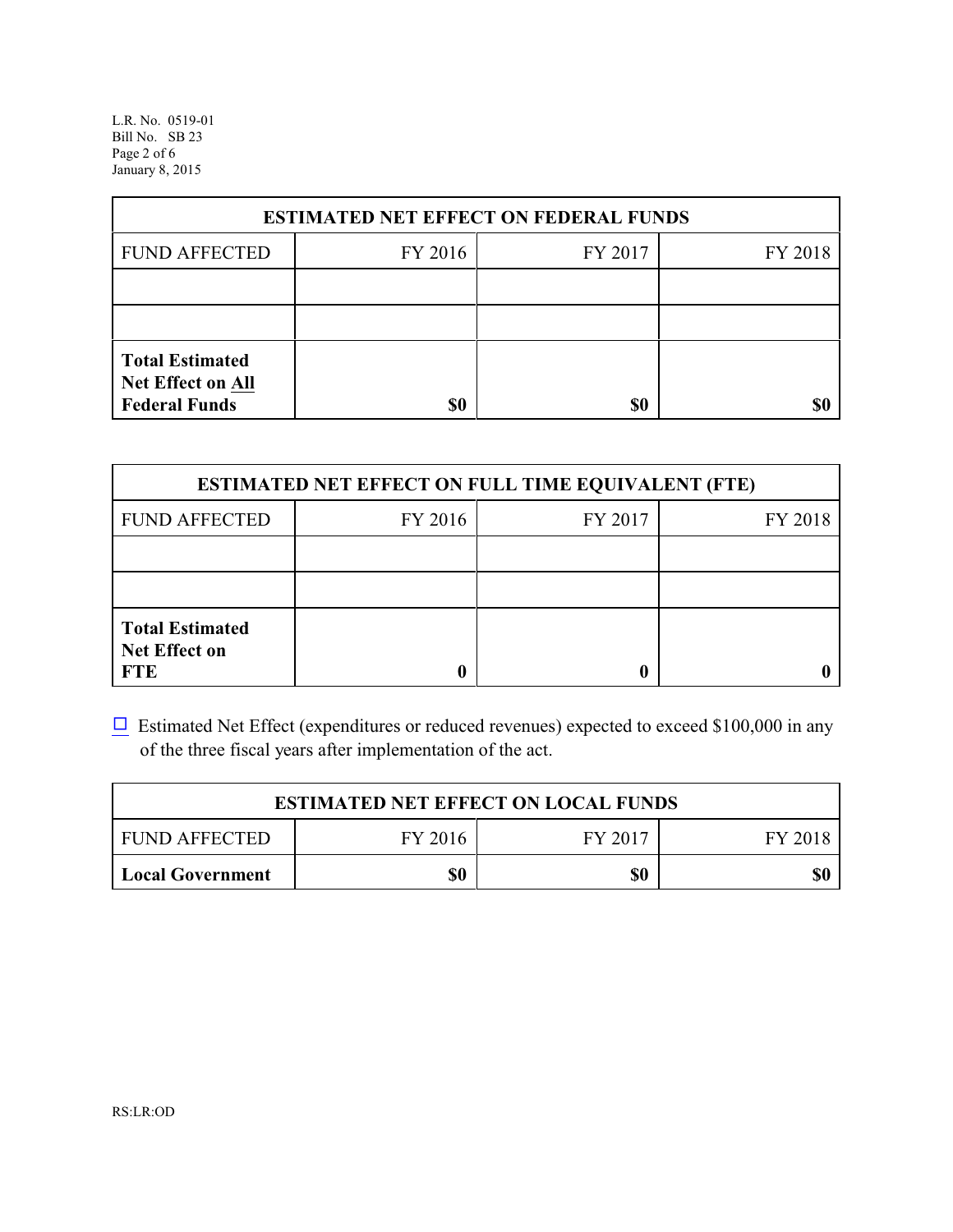L.R. No. 0519-01 Bill No. SB 23 Page 3 of 6 January 8, 2015

### **FISCAL ANALYSIS**

#### ASSUMPTION

Officials from the **Department of Public Safety - Missouri Highway Patrol** and **Office of the State Courts Administrator** each assume the proposal would not fiscally impact their respective agencies.

Officials from the **Office of Prosecution Services** assume the proposal would not have a fiscal impact on their agency. The creation of a new crime creates additional responsibilities for county prosecutors which may, in turn, result in additional costs which are difficult to determine.

For the purpose of this proposed legislation, officials at the **Office of State Public Defender (SPD)** cannot assume that existing staff will provide effective representation for any new cases arising where indigent persons are charged with the proposed new crime of failing to stop the illegal possession of a firearm - a new Class A misdemeanor, unless a child causes injury or death, then the offense becomes a new Class D felony. This bill also creates the new crime of negligent storage of a firearm - also a Class D felony.

While the number of new cases (or cases with increased penalties) may be too few or uncertain to request additional funding for this specific bill, the SPD will continue to request sufficient appropriations to provide effective representation in all cases where the right to counsel attaches.

**Oversight** assumes the SPD can absorb the additional caseload that may result from this proposal.

Officials from the **Department of Corrections (DOC)** state penalty provisions, the component of the bill to have potential fiscal impact for DOC, is for up to a class D felony through the end of 2016, and a class E felony beginning the first of 2017. Currently, the DOC cannot predict the number of new commitments which may result from the creation of the offense(s) outlined in this proposal. An increase in commitments depends on the utilization by prosecutors and the actual sentences imposed by the court.

If additional persons are sentenced to the custody of the DOC due to the provisions of this legislation, the DOC will incur a corresponding increase of direct offender costs either through incarceration (FY14 average of \$16.725 per offender, per day, or an annual cost of \$6,105 per inmate) or through supervision provided by the Board of Probation and Parole (FY14 average of \$6.72 per offender, per day or an annual cost of \$2,453 per offender).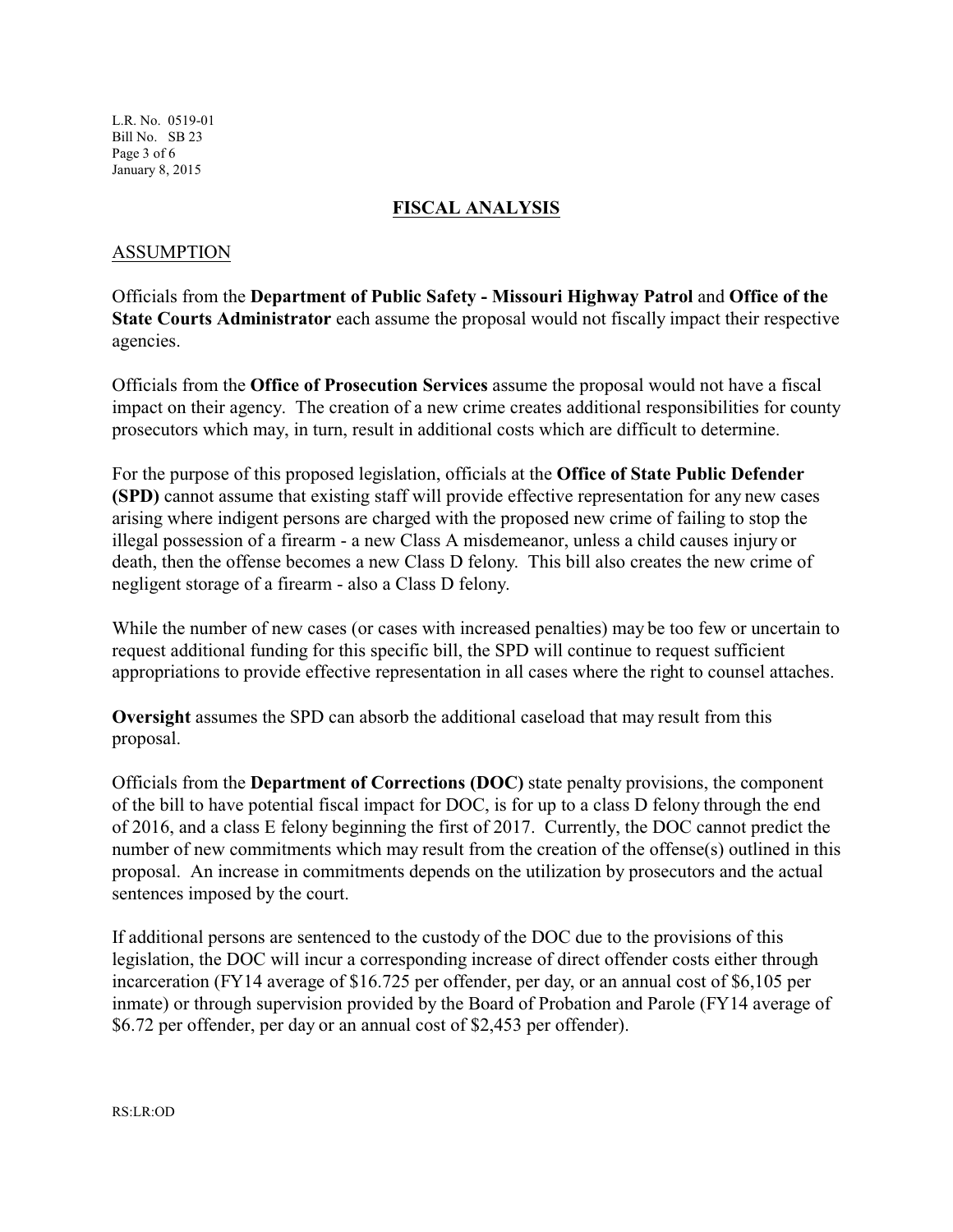L.R. No. 0519-01 Bill No. SB 23 Page 4 of 6 January 8, 2015

## ASSUMPTION (continued)

The following factors contribute to DOC's minimal assumption:

- DOC assumes the narrow scope of the crime will not encompass a large number of offenders;
- The low felony status of the crime enhances the possibility of plea-bargaining or imposition of a probation sentence;
- The probability exists that offenders would be charged with a similar but more serious offense or that sentences may run concurrent to one another.

In summary, supervision by the DOC through probation or incarceration would result in some additional costs, but it is assumed the impact would be \$0 or a minimal amount that could be absorbed within existing resources.

Officials from the **Department of Elementary and Secondary Education (DESE)** defer to local school districts regarding costs associated with collecting, filing, and recording the firearm notifications as defined in Section 571.099.

Officials for the **Kansas City Public Schools** state they see no unfunded mandates within the proposed legislation.

In response to a similar proposal from the 2014 session (SB 548), officials from the **Francis Howell School District (FHSD)** stated there would be some fiscal impact to the FHSD, as their building information specialists would need to add this information to the student record. It is difficult to calculate an exact cost, but it is presumed to be de minimis.

Officials from the Columbia Public Schools, Cole County R-1 Public Schools, Fulton Public Schools, Harrisonville School District, Springfield Public Schools and St. Louis Public Schools did not respond to **Oversight's** request for fiscal impact.

Based upon the responses we received, **Oversight** will assume the proposal would only cause a minimal impact to state agencies as well as local political subdivisions and could be absorbed within existing appropriation levels.

Subsection 571.099.4 allows a \$100 fine for failure to notify a school district or school of firearm ownership. **Oversight** assumes the amount of fine revenue collected from this provision will be minimal and will not reflect an impact in the fiscal note.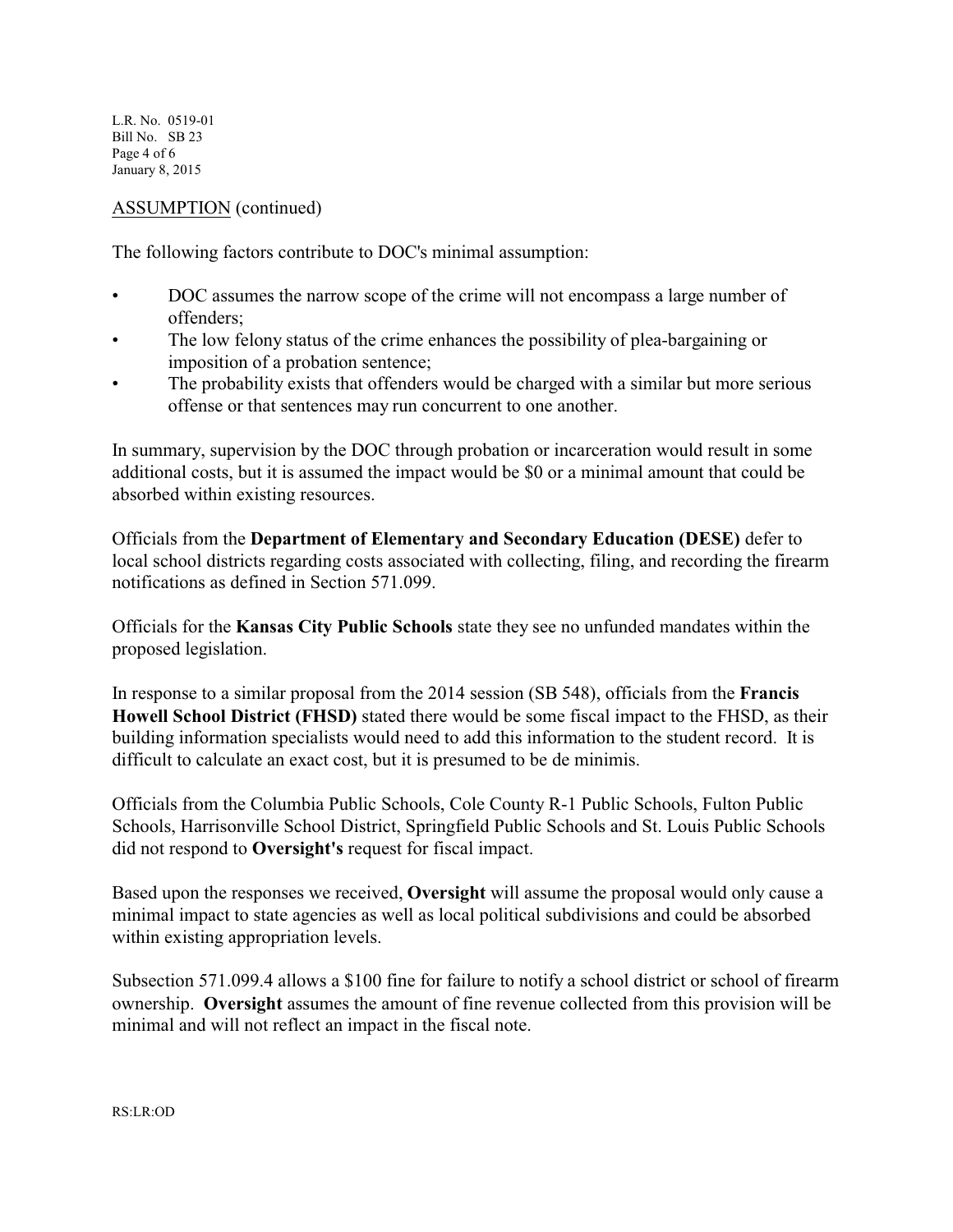L.R. No. 0519-01 Bill No. SB 23 Page 5 of 6 January 8, 2015

| FISCAL IMPACT - State Government | FY 2016<br>$(10 \text{ Mo.})$ | FY 2017    | FY 2018                       |
|----------------------------------|-------------------------------|------------|-------------------------------|
|                                  | $\frac{$0}{}$                 | <u>\$0</u> | $\underline{\underline{\$0}}$ |
| FISCAL IMPACT - Local Government | FY 2016<br>$(10 \text{ Mo.})$ | FY 2017    | FY 2018                       |
|                                  | <u>\$0</u>                    | <u>\$0</u> | <u>\$0</u>                    |

## FISCAL IMPACT - Small Business

No direct fiscal impact to small businesses would be expected as a result of this proposal.

### FISCAL DESCRIPTION

The proposed legislation appears to have no direct fiscal impact.

This legislation is not federally mandated, would not duplicate any other program and would not require additional capital improvements or rental space.